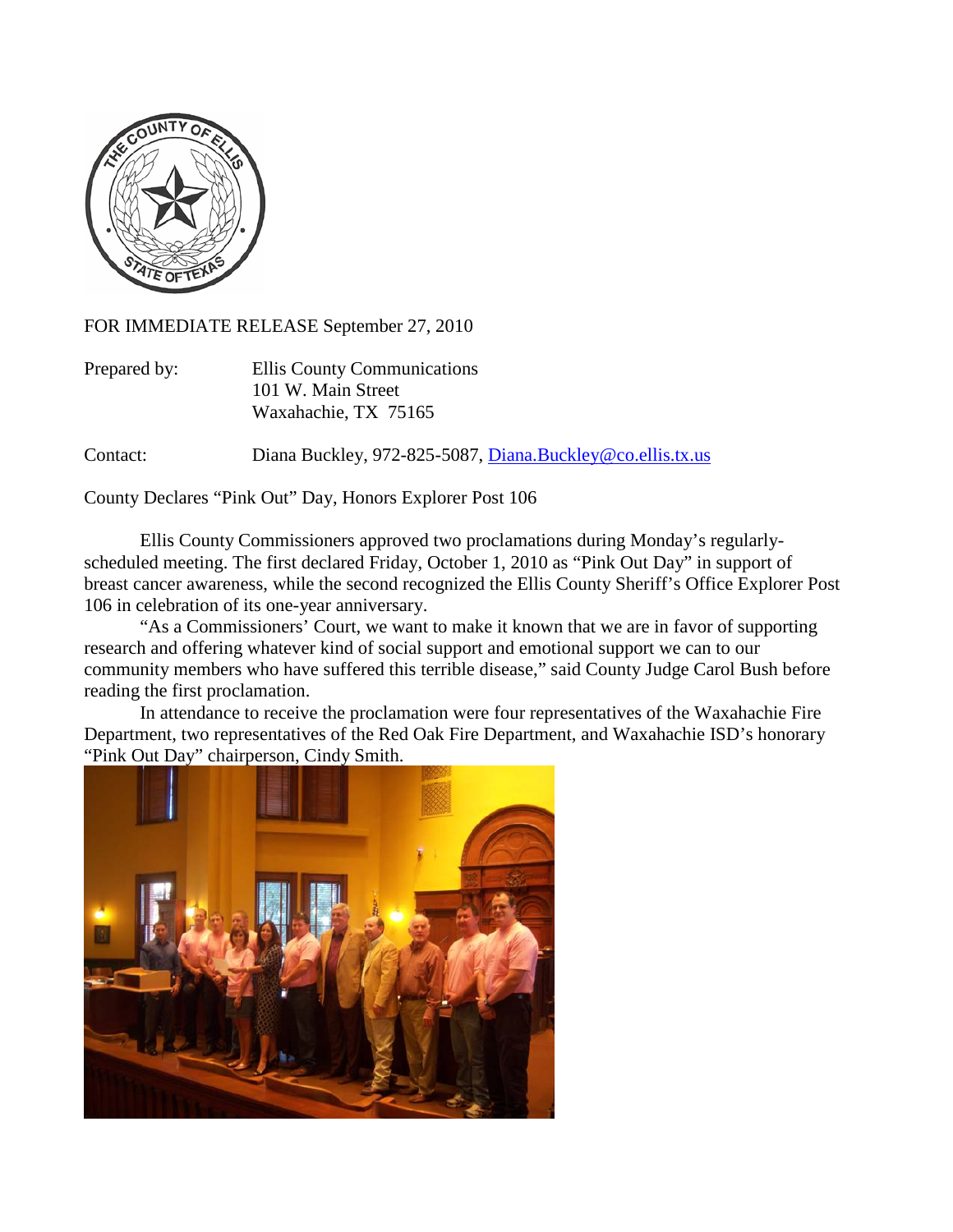According to the proclamation, breast cancer survivors are the largest group of cancer survivors in the U.S., numbering approximately 2.5 million.

"Approximately 207,090 new cases of breast cancer will be diagnosed in women in the United States in 2010," Bush read. "And the need to educate our population about the need for early screening remains at the forefront."

Waxahachie ISD and the City of Waxahachie have both declared October 1 as "Pink Out Day" as well, with special events planned during halftime at the Waxahachie High School football game. October is National Breast Cancer Awareness Month as well. For more information on breast cancer detection and treatment, visit the American Cancer Society at [www.cancer.org.](http://www.cancer.org/)

Sheriff's Deputy Sgt. Matthew Murrey acts as the advisor for Explorer Post 106, which was formed in August of 2009.

"I tell you it is my pleasure every week to work with these guys – they are outstanding young men," Murrey told the Court. "As an Explorer when I was a teenager, to be in this position now through the Sheriff's Office, it has come full circle for me."

Murrey said the members of Post 106 are 15 years old and can continue in the program until the age of 20. They meet weekly on the Southwestern Assemblies of God University campus.



Post members have participated in three competitions during the last year, competing in events that mirror realistic situations an officer might encounter in the field. Judging is done by active police officers. At Regional competitions in Lake Jackson, Texas, the Post placed third in three events: bike patrol, agility, and active shooter scenarios. At the State level, the team placed second for the "burglary in progress" scenario and third for a "domestic crisis" scenario. At the National Police Explorer Competition held in Atlanta, Georgia, team Captain Tyler Bonner earned third place recognition in non-emergency vehicle operations.

Also during Monday's meeting, the Court finalized its 2010-2011 budget process by adopting a total tax rate of \$0.393599 per \$100 of taxable property value. The rate is equivalent to the 2009-2010 tax rate.

Specifically, the Court adopted a General Maintenance and Operations tax rate of \$0.360091 (consisting of an Interest and Sinking rate of \$0.059006 and an Operations rate of \$0.301085) and a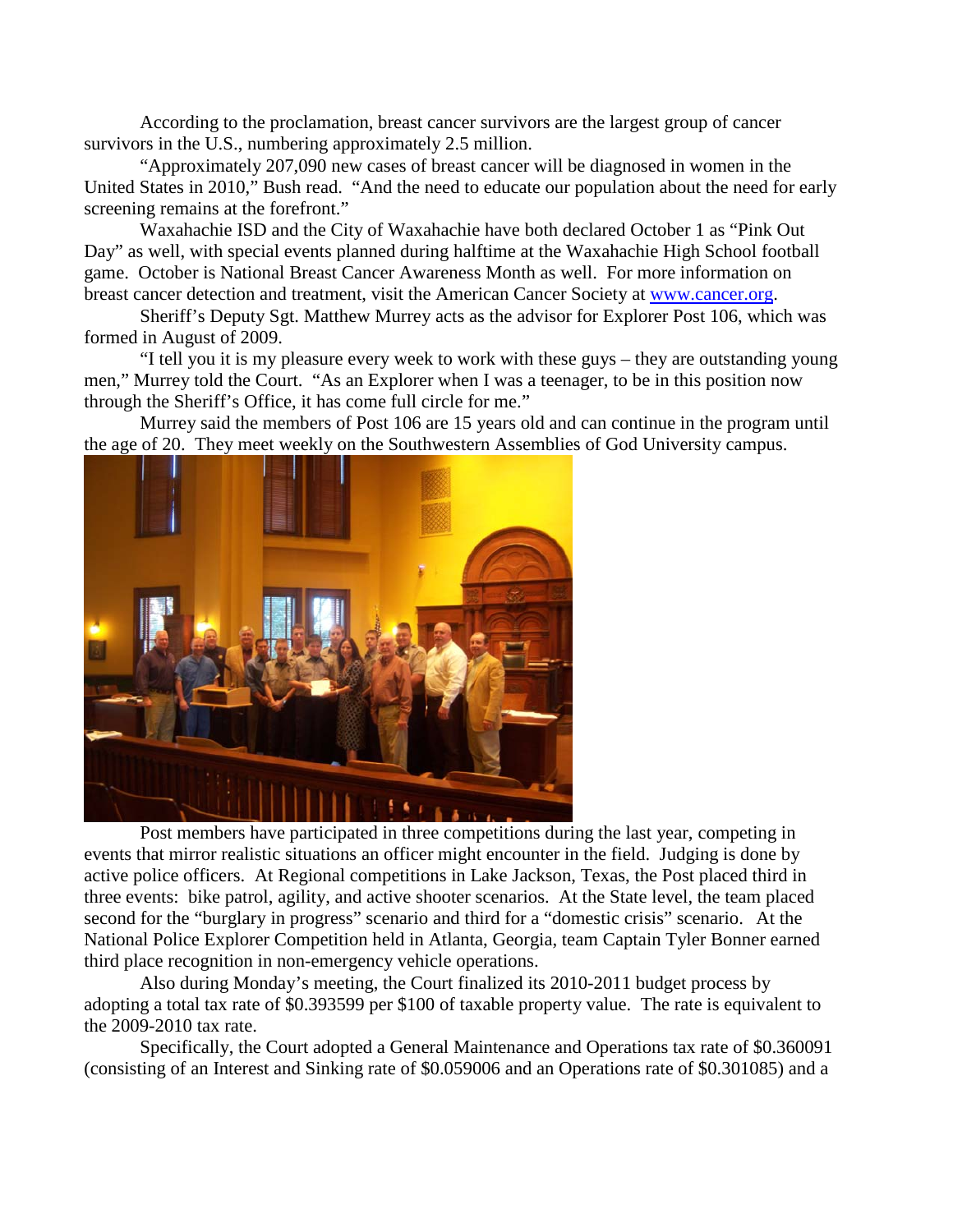Farm to Market tax rate of \$0.033508, pursuant to Texas local Government Code paragraph 81.006 and Texas Tax Code paragraph 26.05.

At the request of Constable Terry Nay, Commissioners approved proposed changes to the Ellis County Sheriff and Constable fees effective January 1, 2011, as required under Local Government Code Section 118.131.

"We are proposing some changes and the addition of some fees we haven't been charging for in the past, after studying what some other counties are doing," said Nay, noting that other counties may in fact be increasing fees at this time as well, as schedules must be submitted to the Texas Comptroller's Office no later than October 1.

Specifically, the fee schedule lowered the fee for all types of postings and for notices from \$80 to \$75; raised the fee for precepts from \$55 to \$75; raised the fee for writs of restitution from \$90 to \$150; raised the fee for temporary restraining orders from \$85 to \$150; added fees of \$150 for writs of restoration, writs of re-entry, writs of supersedeas/certiorari, any other writ or order for the enforcement of a judgment or to seize property, tax warrants, turnover orders, injunctions, and mental commitments; added a fee of \$75 for any other civil paper to serve an individual; and, added fees of \$25 for taking and approving of civil bonds, executing a deed, executing a bill of sale, executing a replacement bill of sale (not recorded), executing a replacement deed (not recorded), executing a replacement proof of service or affidavit of sub-service, and release of court-ordered impounded or inventoried vehicles.

In other business, Commissioners:

- Awarded the bid for Inmate Medical Services to CHM for a period of three years with one renewal option for another three years, based on the best evaluated bidder;
- Awarded the bid for outfitting 12 Sheriff's Vehicles to GT Distributors;
- Voted to continue participation in the Texas County and District Retirement System as approved in the 2010-2011 Budget, authorizing the County Judge to sign the necessary forms;
- Approved a contract with the North Central Texas Council of Governments for the Cities Readiness Initiative project for the period running August 1 2010 through July 31, 2012, authorizing the County Judge to sign the contract;
- Approved the purchase of five Chevy Crewcab pickups from Buy-Board at a cost of \$150,631 from the 2009-2010 budget for the Sheriff's Office;
- Approved the purchase of a Universal Forensic Extraction Device to analyze cell phones, smart phones, and PDA devices from Cellebrite USA Corporation in the amount of \$10,095 from the 2009-2010 budget;
- Approved the East Texas Medical Center EMS request for Consumer Price Index percentage adjustment of two percent as allowed under the current subsidy contract;
- Took no action on a resolution in support of the Meals-on-Wheels of Johnson and Ellis County application for a grant from the Texas Department of Agriculture Home-Delivered Meal Grant program;
- Adjourned into a public hearing, during which no member of the public spoke, regarding the County Clerk Archive Fund and the District Clerk Technology Fund;
- Approved a plan for the County Clerk Archive Fund;
- Approved a plan for the District Clerk Technology Fund;